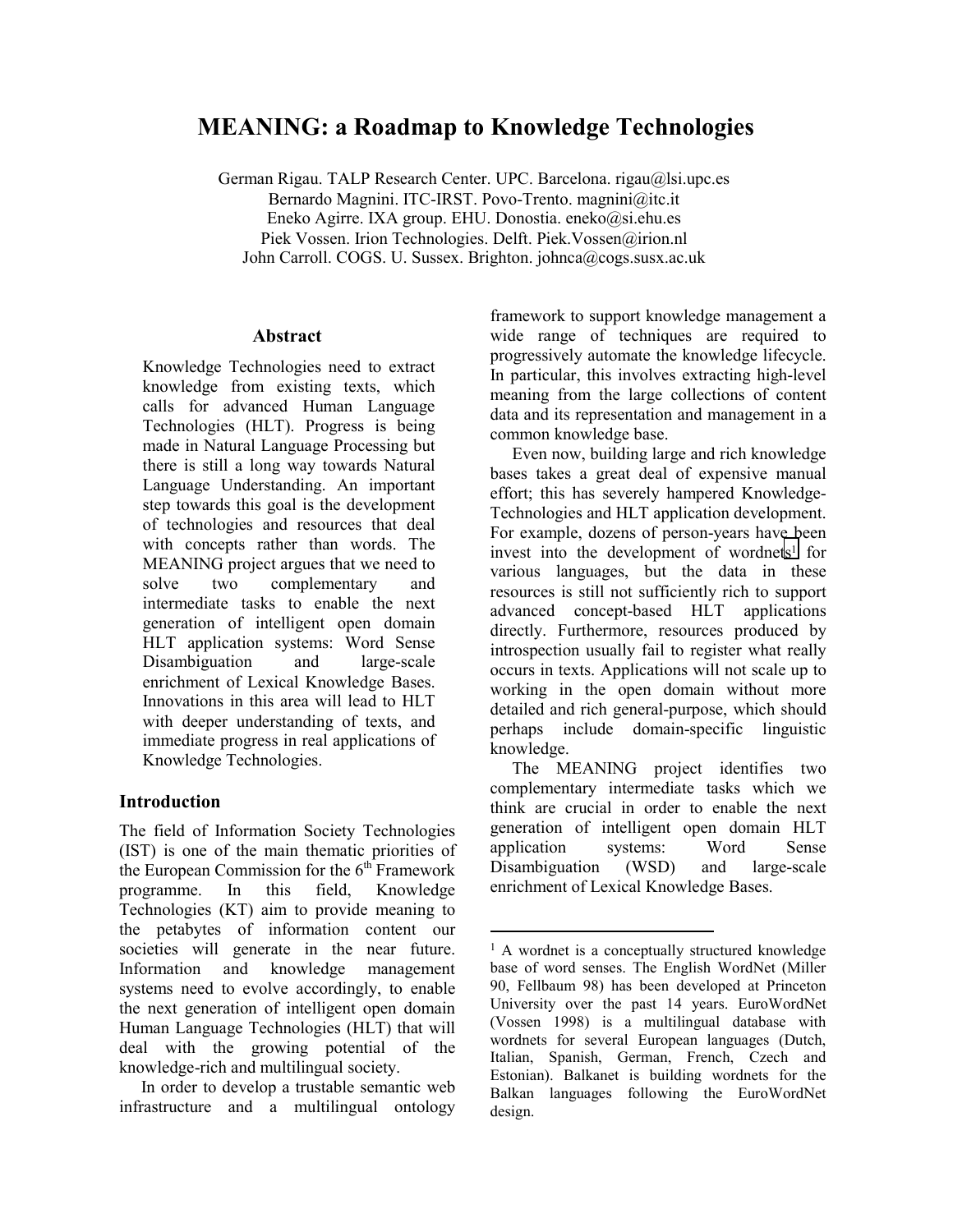The advance in these two areas will allow for large-scale extractions of shallow meaning from texts, in the form of relations among concepts. WSD provides the technology to convert relations between words into relations between concepts. Rich and large-scale Lexical Knowledge Bases will have be the repositories of extracted relations and other linguistic knowledge.

However, progress is difficult due to the following interdependence:

- In order to achieve accurate WSD, we need far more linguistic and semantic knowledge than is available in current lexical knowledge bases (e.g. current wordnets).
- In order to enrich Lexical Knowledge Bases we need to acquire information from corpora, which have been accurately tagged with word senses.

Providing innovative technology to solve this problem will be one of the main challenges to access KTs.

Following this introduction section 1 presents the major research goals in HLT. Section 2 presents the MEANING roadmap. Finally, section 4 draws the conclusions.

## **1 Major research goals in HLT**

In order to extend the state-of-the-art in human language technologies (HLT) future research must devise: (1) innovative processes and tools for automatic acquisition of lexical knowledge from large-scale document collections; (2) novel techniques for accurately selecting the sense of open-class words in a large number of languages; (3) ways to enrich existing multilingual linguistic knowledge resources with new kinds of lexical information by automatically mapping information across languages. We present each one in turn.

## **1.1 Dealing with knowledge acquisition**

The acquisition of linguistic knowledge from corpora has been a very successful line of research. Research in the acquisition of subcategorization information, selectional preferences, in thematic role assignments and diathesis alternations (Agirre and Martínez 2001, 2002, McCarthy and Korhonen, 1998; Korhonen et al., 2000; McCarthy 2001), domain information (Magnini and Cavaglià 2000), topic signatures (Agirre et al. 2001b), lexico-semantic relations between words (Agirre et al. 2002) etc. has obtained encouraging results. The acquisition process usually involves large bodies of text, which have been previously processed with shallow language processors.

Much of the use of the acquired knowledge has been hampered by the fact that the texts are not sense-disambiguated, and therefore, only knowledge for words can be acquired, that is, subcategorization for words, selectional preferences for words, etc. It is a well established fact that much of the linguistic behavior of words can be better explained if it is keyed to word senses.

For instance, the subcategorization frames of verbs are highly dependent of the sense of the verb. Some senses of a given verb allow for a particular combination of complements, while others do not (McCarthy, 2001). The same is applicable to selectional preferences; traditional approaches that learn selectional preferences for a verb, tend to mix e.g. all subjects for differents senses, even if verbs can have different selectional preferences for each word sense (Agirre & Martinez, 2002).

Having texts automatically sense-tagged with high accuracy will produce significantly better acquired knowledge at a sense level, including subcategorization frequencies, domain information, topic signatures, selectional preferences, specific lexico-semantic relations, thematic role assignments and diathesis alternations. It will also facilitate the investigation on automatic methods for dealing with new senses not present in current wordnets and clustering of word senses. Furthermore, linguistic information keyed to word senses that are linked to interlingual concepts (as proposed in the EuroWordNet model), can be easily integrated in a multilingual Lexical Knowledge Base (cf. section 2.3)

# **2.2 Dealing with WSD**

Word Sense Disambiguation (WSD) is the task of assigning the appropriate meaning (sense) to a given word in a text or discourse. Ide and Veronis (1998) argue that word sense ambiguity is a central problem for many established HLT applications (for example Machine Translation,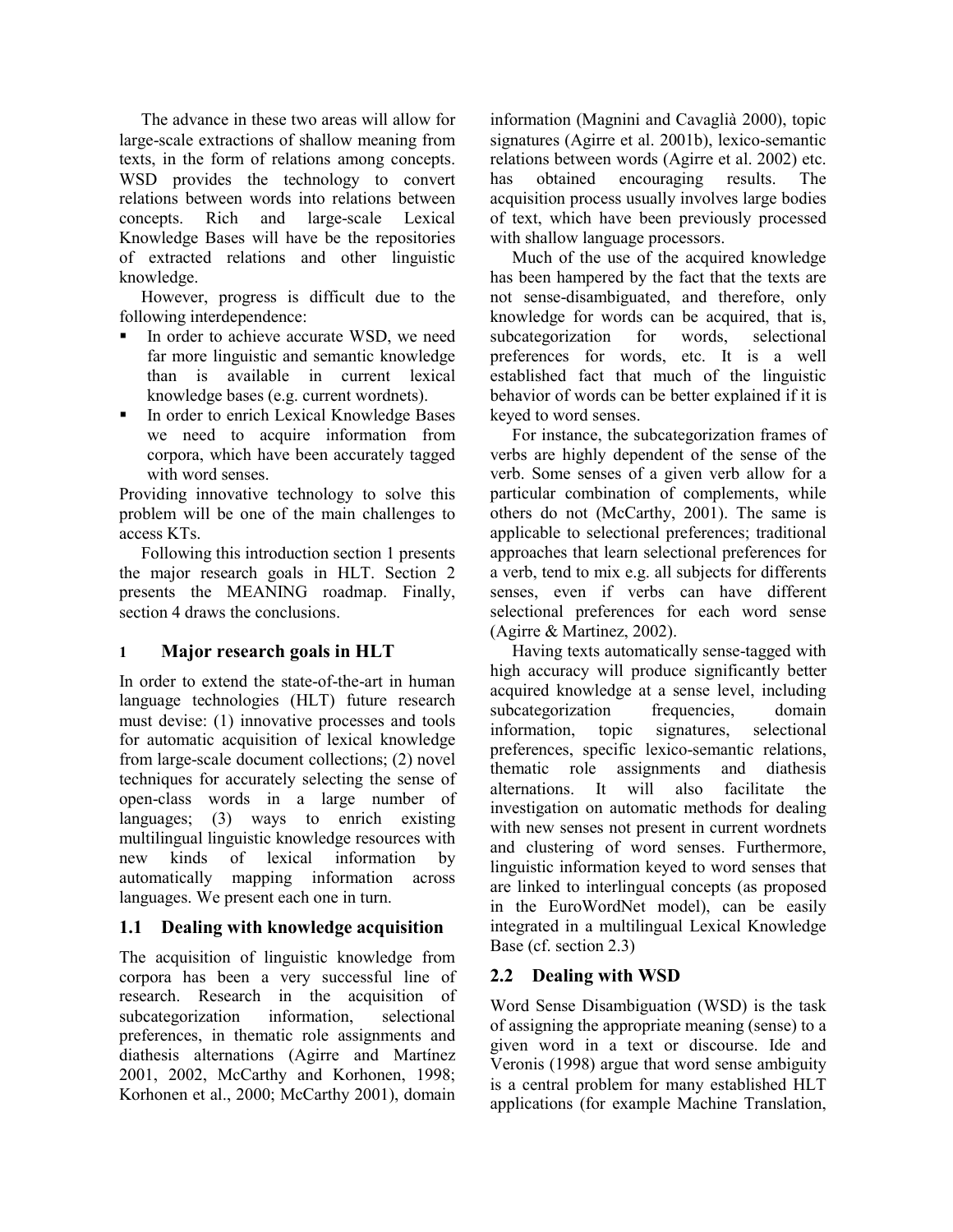Information Extraction and Information Retrieval). This is also the case for associated sub-tasks (i.e. reference resolution and parsing). For this reason many international research groups are working on WSD, using a wide range of approaches. However, no large-scale broadcoverage accurate WSD system has been built up to date2. With current state-of-the-art accuracy in the range 60-70%, WSD is one of the most important open problems in Natural Language Processing.

A promising current line of research uses semantically annotated corpora to train Machine Learning (ML) algorithms to decide which word sense to choose in which contexts. The words in these annotated corpora are tagged manually with semantic classes taken from a particular lexical semantic resource (most commonly WordNet). Many standard ML techniques have been tried, such as Bayesian learning, Exemplar based learning, Decision Lists, and recently margin-based classifiers like Boosting and Support Vector Machines (Escudero et al., 2000a, 2000b, 2000c, 2000d, 2001; Martínez and Agirre, 2000). These approaches are termed "supervised" because they learn from previously sense annotated data and therefore they require a large amount of human intervention to annotate the training data.

Supervised WSD systems are data hungry. They suffer from the "knowledge acquisition bottleneck", it takes them mere seconds to digest all of the processed corpus contained in training materials that take months to annotate manually. So, although Machine Learning classifiers are undeniably effective, they are not feasible until we can obtain reliable unsupervised training data. Ng (1997) estimates that the manual annotation effort necessary to build a broad coverage word-sense annotated English corpus is about 16 person-years; and this effort would have to be replicated for each different language. Unfortunately, many people think that Ng's estimate might fell short, as the annotated corpus thus produced is not guaranteed to enable high accuracy WSD.

Some recent work is focusing on reducing the acquisition cost and the need for supervision

 $\overline{a}$ 

in corpus-based methods for WSD. Leacock et al. (1998) and Mihalcea and Moldovan (1999) automatically generate arbitrarily large corpora for unsupervised WSD training, using the synonyms or definitions of word senses provided in WordNet to formulate search engine queries over the Web. In another line of research, (Yarowsky, 1995) and (Blum and Mitchell, 1998) have shown that it is possible to reduce the need for supervision with the help of large amounts of unannotated data. Applying these ideas, (Agirre and Martínez, 2000) has developed knowledge-based prototypes for obtaining accurate examples from the web for specific WordNet synsets, as well as, large quantities of unannotated examples.

But in order to make significant advances in WSD system accuracy, systems need to be able to use types of lexical knowledge that are not currently available in wide-coverage lexical knowledge bases: for example subcategorisation frequencies for predicates (particularly verbs) rely on word senses, selectional preferences of predicates for classes of arguments, amongst others (Carroll and McCarthy, 2000; McCarthy et al., 2001; Agirre and Martínez, 2002;).

## **2.3 Dealing with multilingualism**

Language diversity is at the same time a valuable cultural heritage worth preserving, and an obstacle to achieving a more cohesive social and economic development. This situation has been further stressed as a major challenge in IST research lines. Improving language communication capabilities is a prerequisite for increasing industrial competitiveness, this way leading to a sound growth in key economic sectors.

However, this obstacle can be helpful because all languages realize the meaning in different ways. We can benefit from this fact using a novel multilingual mapping process that exploits the EuroWordNet architecture. In EuroWordNet local wordnets are linked via an Inter-Lingual-Index (ILI) allowing the connection from words in one language to translation equivalent words in any of the other languages. In that way, technological advances in one language can help the other.

For instance, for Basque, being an agglutinative language with very rich

<sup>2</sup> See the conclusions of the SENSEVAL-2 competition: http://www.sle.sharp.co.uk/senseval2/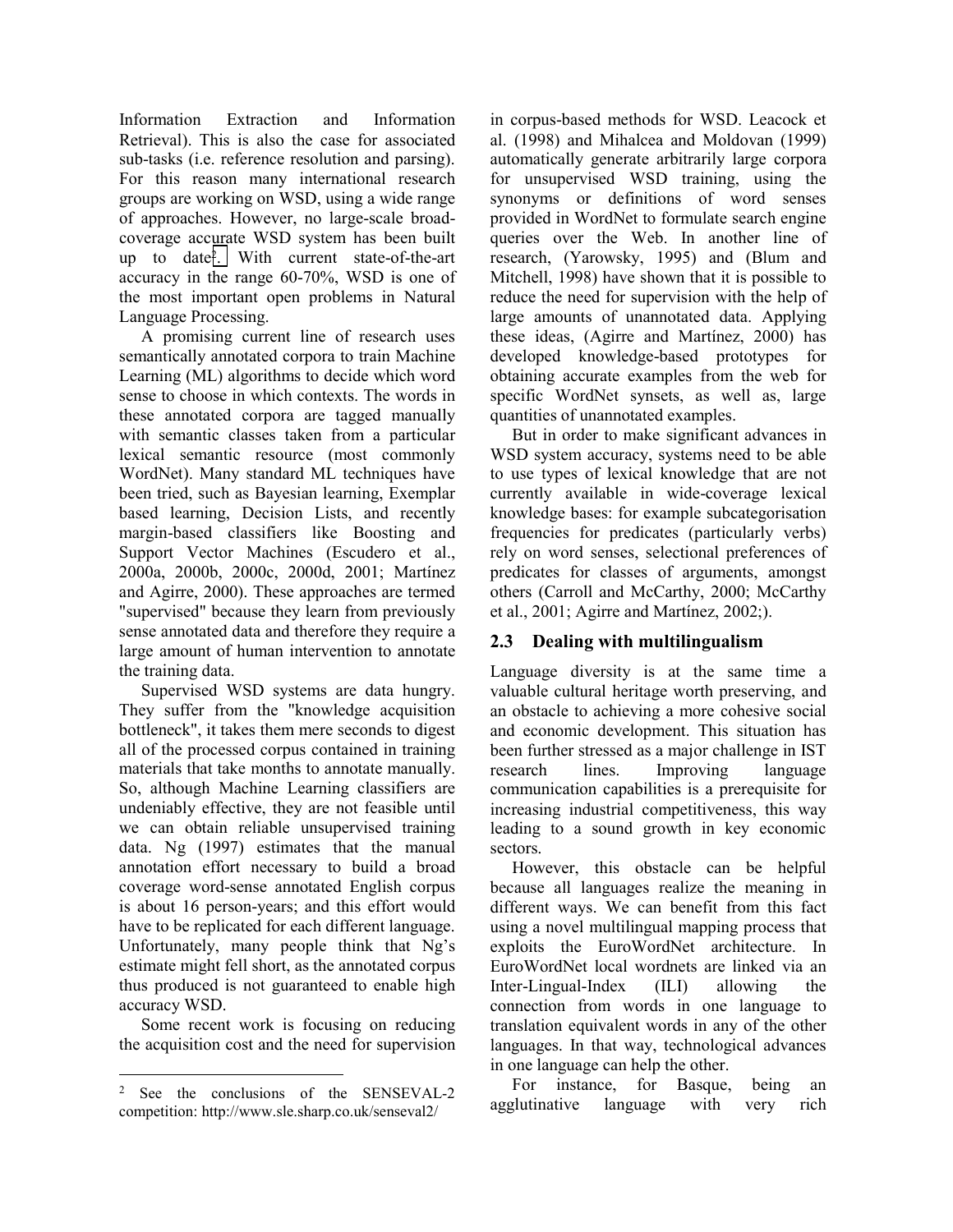morphological-syntactic information, it is possible to extract semantic relations that would be more difficult to capture in other languages. Below we can see an example of the relation betwewen silversmith and silver, extracted from the Basque words *zilargile – zilar* respectively. This relation has been disambiguated into the «maker\_of» lexico-semantic relation (Agirre & Lersundi, 2000).

On the contrary, Basque is not largely present in the web as the others. Using this approach it is possible to balance both gaps.

Although the technology to provide compatibility across wordnets exits (Daudé et al, 1999, 2000, 2001), new research is needed for porting and uploading the various types of knowledge across languages, and new ways to test the validity of the ported knowledge in the target languages.

## **3. The MEANING Roadmap**

The improvements mentioned above have been explored separately with relative success. In fact, no research group in isolation has tried to combine all this aforementioned factors. We designed the MEANING project<sup>3</sup> convinced that only a combination of all relevant knowledge and resources will be able to produce significant advances in this crucial research area.

MEANING will treat the web as a (huge) corpus to learn information from, since even the largest conventional corpora available (e.g. the Reuters corpus, the British National Corpus) are not large enough to be able to acquire reliable information in sufficient detail about language behaviour. Moreover, most languages do not have large or diverse enough corpora available.

MEANING proposes an innovative bootstrapping process to deal with the interdependency between WSD and knowledge acquisition:

1. Train accurate WSD systems and apply them to very large corpora by coupling knowledge-based techniques on the existing EuroWordNet (e.g. to populate it with domain labels, to induce automatically

 $\overline{a}$ 

training examples) with ML techniques that combine very large amounts of labeled and unlabeled data. When ready, use also the knowledge acquired in 2.

2. Use the obtained accurate WSD data in conjunction with shallow parsing techniques and domain tagging to extract new linguistic knowledge to incorporate into EuroWordNet.

This method will be able to break this interdependency in a series of cycles thanks to the fact that the WSD system will be based on all domain information, sophisticated linguistic knowledge, large numbers of automatically tagged examples from the web, and a combination of annotated and unannotated data. The first WSD system will have weaker linguistic knowledge, but the sole combination of the rest of the factors will produce significant performance gains. Besides, some of the required linguistic knowledge can be acquired from unnanotated data, and can therefore be acquired without using any WSD system. Once acceptable WSD is available, the acquired knowledge will be of a higher quality, and will allow for better WSD performance.

Multilingualism will be also helpful for MEANING. The idiosyncratic way the meaning is realised in a particular language will be captured and ported to the rest of languages involved in the project<sup>4</sup> using EuroWordNet as a Multilingual Central Repository in three consecutive phases (see figure 1).

For instance, selectional preferences acquired for verb senses based on the English corpora, can be uploaded into the Multilingual Central Repository. As the selectional prefenrece relation is keyed to concepts in the repository, this knowledge can be ported to the other languages. Of course, the ported knowledge needs to be checked in order to evaluate the validity of this approach.

Below, we can see the selectional preference for the first sense of know from (Agirre & martinez, 2002). The first sense of know is univocally linked to <know, cognize, cognise>, which in EuroWordNet is linked to

 $\overline{a}$ 

<sup>3</sup> Started in March 2002, MEANING IST-2001- 34460 "Developing Multilingual Web-scale Language Technologies" is a three years research project funded by the EC.

<sup>4</sup> MEANING will work with three major European languages (English, Spanish and Italian) and two minority languages (Catalan and Basque).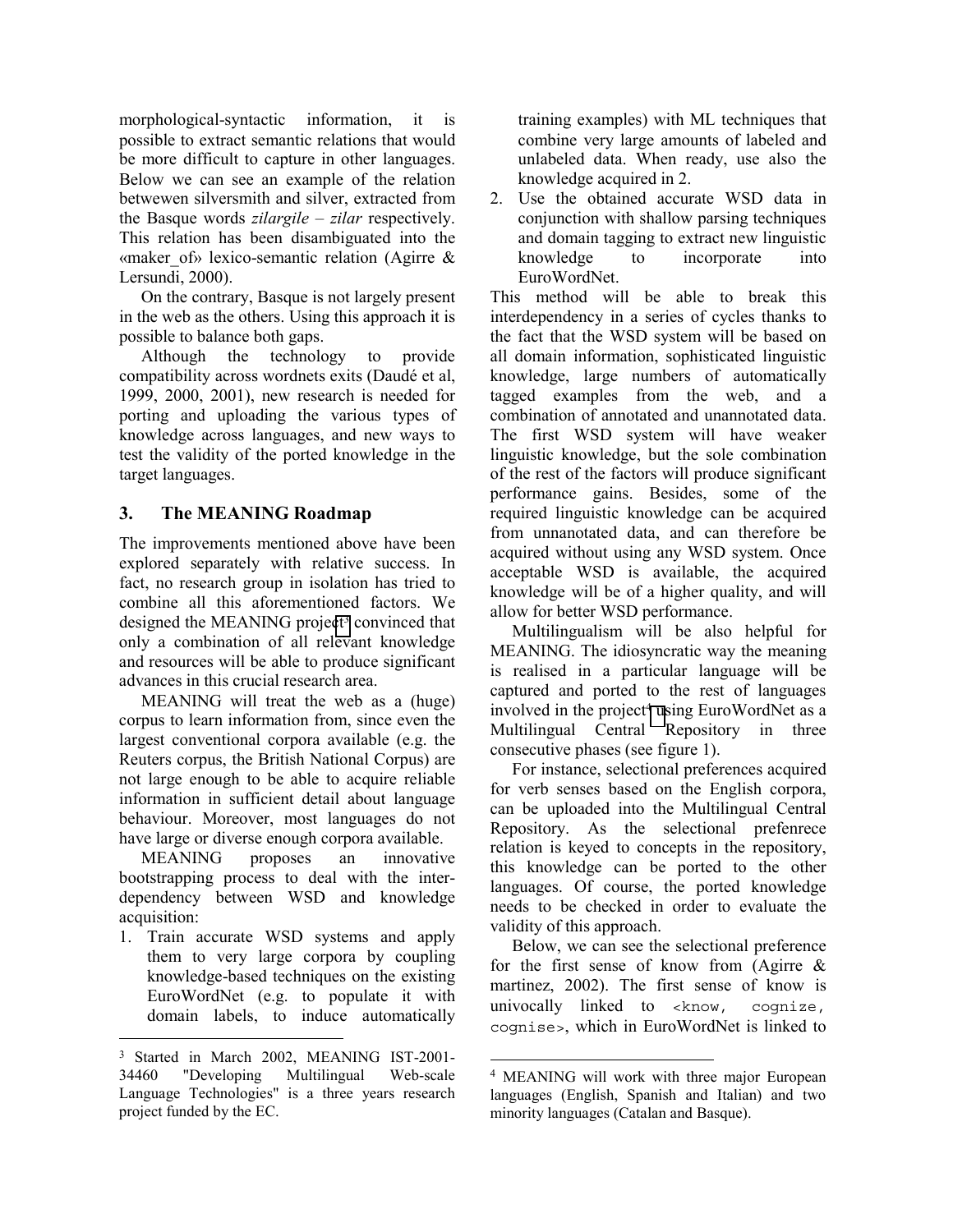

**Figure 1:** MEANING data flow.

word senses conocer\_1 and saber\_1 in Spanish, conèixer\_1 and saber\_1 in Catalan and antzeman\_1, jakin\_2 and ezagutu\_1 in Basque.

```
sense 1: know, cognize -- (be 
cognizant or aware of a fact or a 
specific piece of information; 
possess knowledge or information 
about;
```
0,1128 <communication>

 $0,0615$  <measure quantity amount quantum>

```
0,0535 <attribute>
```
 $0,0389$  < object physical object>

0,0307 <cognition knowledge>

## **4 Conclusions**

Where the acquisition of knowledge from largescale document collections will be one of the major challenge for the next generation of text processing applications, MEANING emphasises **multilingual content-based** access to web content. Moreover, it can provide a keystone enabling technologies for the **semantic web**. In particular, the Multilingual Central Repository produced by MEANING is going to constitute the natural knowledge resource for a number of semantic processes that need large amounts of linguistic data to be effective tools (e.g. web ontologies). NLP tools and software of the next generation will benefit from the MEANING outcomes.

Current web access applications are based on words; MEANING will open the way for access to the multilingual web based on concepts, providing applications with capabilities that significantly exceed those currently available. MEANING will facilitate development of concept-based open domain Internet applications (such as Question/Answering, Cross Lingual Information Retrieval, Summarisation, Text Categorisation, Event Tracking, Information Extraction, Machine Translation, etc.). Furthermore, MEANING will supply a common conceptual structure to Internet documents, thus facilitating knowledge management of web content. This common conceptual structure is a decisive enabling technology for allowing the semantic web.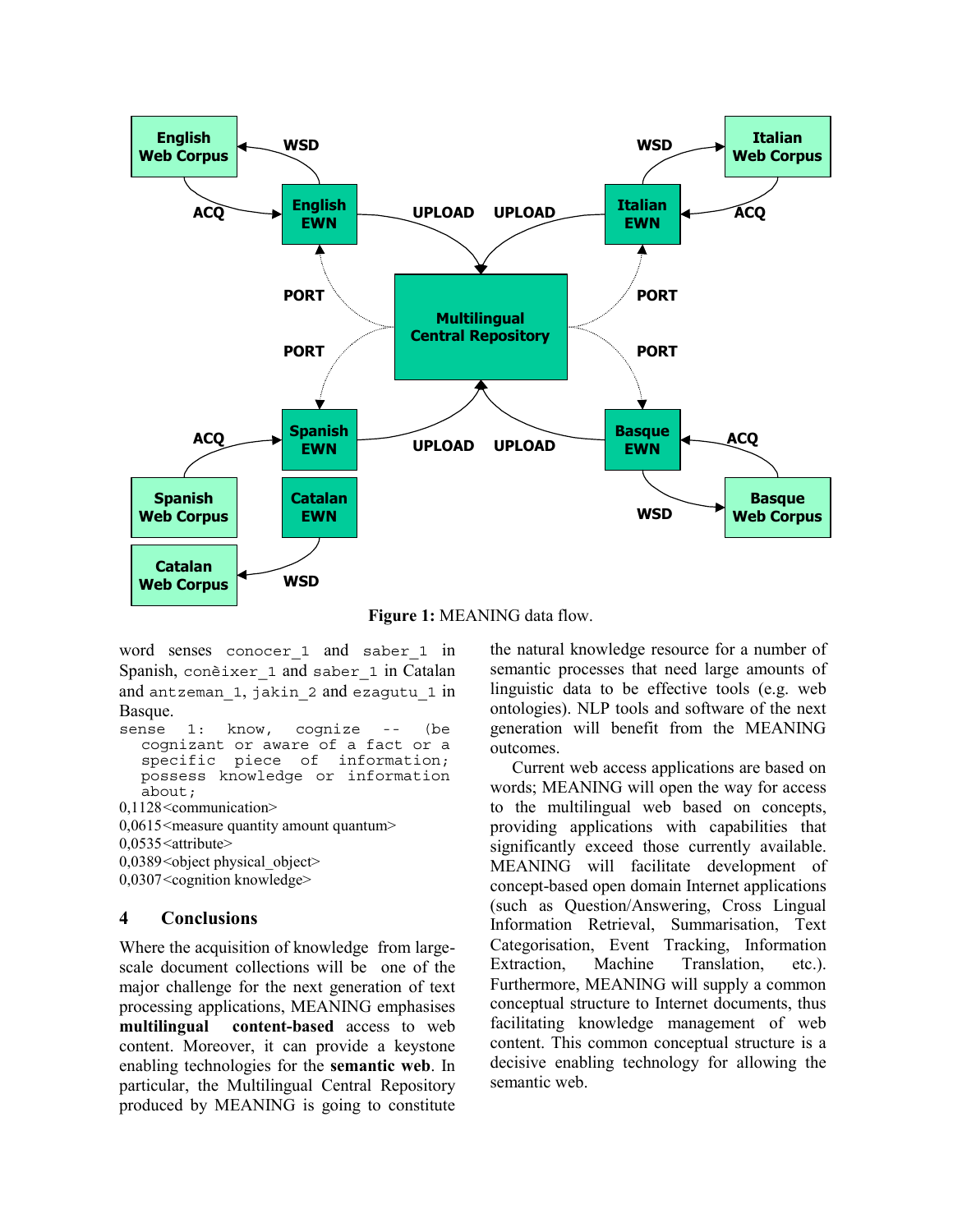#### **Acknowledgements**

The MEANING project is funded by the European Commission (IST-2001-34460).

#### **References**

- Agirre E. and Lersundi M. *Extracción de relaciones léxico-semánticas a partir de palabras derivadas usando patrones de definición*. Proceedings of the Annual SEPLN meeting. Spain, 2000.
- Agirre E., Lersundi M. and Martínez D. *A Multilingual Approach to Disambiguate Prepositions and Case Suffixes.* Proceeding of the Workshop "[Word Sense Disambiguation: Recent](http://www.seas.smu.edu/~rada/ACL02.WSD/)  [Successes and Future Directions"](http://www.seas.smu.edu/~rada/ACL02.WSD/) organized by ACL 2002.
- Agirre E. and Martínez D. *Exploring automatic word sense disambiguation with decision lists and the Web*. Proceedings of the Workshop "Semantic Annotation And Intelligent Annotation" organized by COLING 2000. Luxembourg. 2000.
- Agirre E. and Martinez D. *Learning class-to-class selectional preferences*. Proceedings of the Workshop "Computational Natural Language Learning" (CoNLL-2001). In conjunction with ACL'2001/EACL'2001. Toulouse. 2001.
- Agirre E., Ansa O., Martínez D. and Hovy E*. Enriching WordNet concepts with topic signatures*. Proceedings of the NAACL workshop on WordNet and Other lexical Resources: Applications, Extensions and Customizations. Pittsburg. 2001.
- Agirre E. and Martinez D. *Integrating selectional preferences in WordNet*. Proceedings of the first International WordNet Conference. Mysore, India, 2002.
- Blum A. and Mitchel T. *Combining labelled and unlabeled data with co-training*. In Proceedings of the 11<sup>th</sup> Annual Conference on Computational Learning Theory. 1998.
- Carroll, J. and McCarthy, D. *Word sense disambiguation using automatically acquired verbal preferences*. Computers and the Humanities. Senseval Special Issue, Vol. 34, No 1-2. 2000.
- Daudé J., Padró L. and Rigau G., *Mapping Multilingual Hierarchies using Relaxation Labelling*, Joint SIGDAT Conference on Empirical Methods in Natural Language Processing and Very Large Corpora (EMNLP/VLC'99). Maryland, 1999.
- Daudé J., Padró L. and Rigau G., *Mapping WordNets Using Structural Information* , 38th Anual Meeting of the ACL. Hong Kong, 2000.
- Daudé J., Padró L. and Rigau G., *A Complete WN1.5 to WN1.6 Mapping*, Proceedings of NAACL Workshop "WordNet and Other Lexical Resources: Applications, Extensions and Customizations". Pittsburg, PA, 2001.
- Escudero G., Màrquez L. and Rigau G., *Boosting Applied to Word Sense Disambiguation*. Proceedings of the 11th European Conference on Machine Learning. Barcelona. 2000.
- Escudero G., Màrquez L. and Rigau G., *Naive Bayes and Exemplar-Based approaches to Word Sense Disambiguation Revisited*. Proceedings of the 14th European Conference on Artificial Intelligence, Berlin. 2000.
- Escudero G., Màrquez L. and Rigau G., A Comparison between Supervised Learning Algorithms for Word Sense Disambiguation. Proceedings of Fourth Computational Natural Language Learning Workshop. Lisbon. 2000.
- Escudero G., Màrquez L. and Rigau G., *An Empirical Study of the Domain Dependence of Supervised Word Sense Disambiguation Systems*. Proceedings of Joint SIGDAT Conference on Empirical Methods in Natural Language Processing and Very Large Corpora. Hong Kong. 2000.
- Escudero G., Màrquez L. and Rigau G., *Using LazyBoosting for Word Sense Disambiguation*. Proceedings of 2<sup>nd</sup> International Workshop "Evaluating Word Sense Disambiguation Systems", SENSEVAL-2. Toulouse. 2001.
- Fellbaum C. editor. *WordNet An Electronic Lexical Database*. The MIT Press. 1998.
- Ide, N. and Vèronis, J. *Introduction to the special issue on word sense disambiguation: The state of the art*. Computational Linguistics, 24 (1), 1998.
- Korhonen A., Gorrell, G. and McCarthy D. *Statistical Filtering and Subcategorization Frame Acquisition*. In Proceedings of the Joint SIGDAT Conference on Empirical Methods in Natural Language Processing and Very Large Corpora. Hong Kong. 2000.
- Leacock, C. Chodorow, M. and Miller, G.A. *Using Corpus Statistics and WordNet Relations for Sense Identication*, Computational Linguistics, 24(1), 1998.
- Magnini B. and Cavaglià G., *Integrating subject field codes into WordNet*. In Proceedings of the 2nd International Conference on Language Resources and Evaluation, Athens. 2000.
- Martínez D. and Agirre E. *One Sense per Collocation and Genre/Topic Variations*. Proceedings of the Joint SIGDAT Conference on Empirical Methods